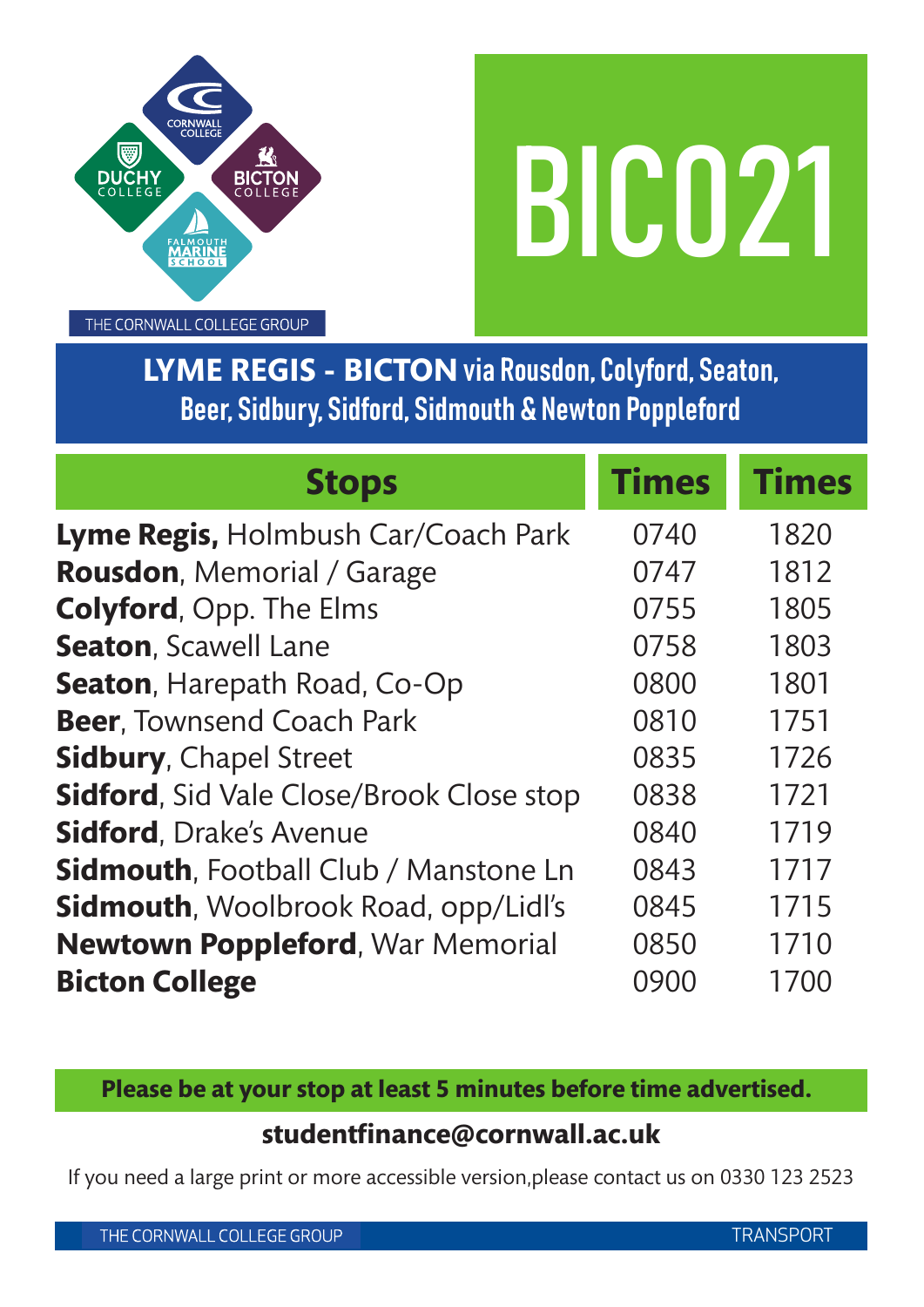



THE CORNWALL COLLEGE GROUP

# **MUSBURY - BICTON** via Axminster, Honiton, Feniton, Ottery St. Mary and West Hill

| <b>Stops</b>                                        | <b>Times</b> | <b>Times</b> |
|-----------------------------------------------------|--------------|--------------|
| <b>Musbury, Opp Garage / Garage</b>                 | 0730         | 1830         |
| <b>Axminster, Abbey Gate / Lane</b>                 | 0735         | 1825         |
| <b>Axminster, Gamberlake</b>                        | 0738         | 1822         |
| <b>Axminster, Trinity Square, Stop B/A</b>          | 0743         | 1817         |
| Honiton, Congregational Church / Opp                | 0805         | 1755         |
| Honiton, Mill Street / Opp                          | 0808         | 1752         |
| <b>Feniton, Railway Station / Opp</b>               | 0821         | 1739         |
| <b>Ottery St. Mary</b> , Butchers / Pharmacy Stop A | 0836         | 1724         |
| West Hill, Bendarrach Rd/School Ln / Opp            | 0840         | 1720         |
| <b>Bicton College</b>                               |              | 1700         |

**Please be at your stop at least 5 minutes before time advertised.**

### **studentfinance@cornwall.ac.uk**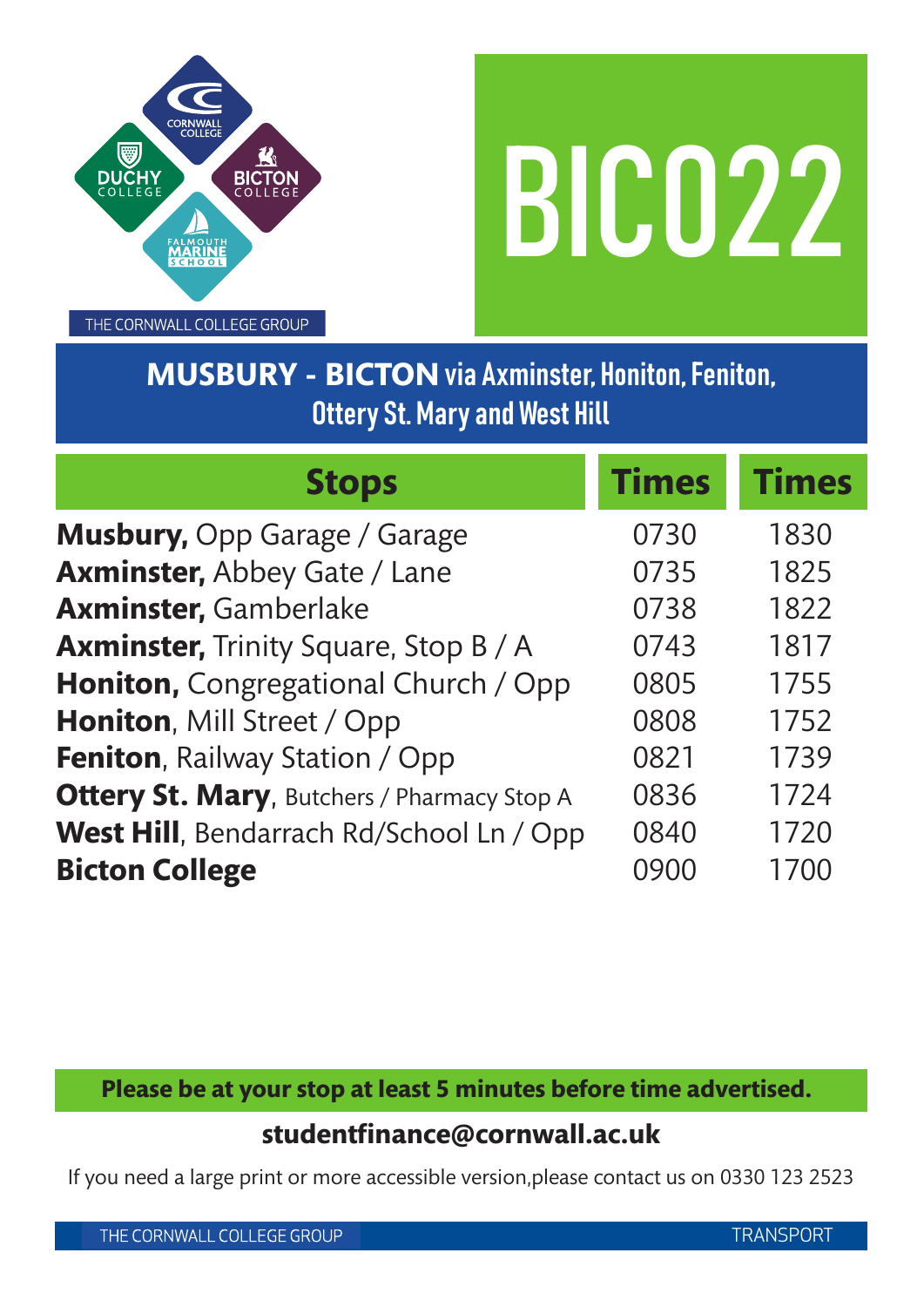

THE CORNWALL COLLEGE GROUP

**TIVERTON - BICTON** via Halberton, Sampford Peverell, Willand, Cullompton, Bradninch, Budlake, Cranbrook & Whimple

| <b>Stops</b>                                          | <b>Times</b> | <b>Times</b> |
|-------------------------------------------------------|--------------|--------------|
| <b>Tiverton, Bus Station Stand 7</b>                  | 0720         | 1835         |
| <b>Tiverton</b> , Horsdon Garage / St. Andrews Church | 0724         | 1829         |
| <b>Halberton, Village Hall / opp</b>                  | 0732         | 1822         |
| Sampford Peverell, Globe Inn / opp                    | 0739         | 1815         |
| <b>Willand, Opposite Garage / Silver St</b>           | 0749         | 1808         |
| <b>Cullompton, Market House Stop A / opp</b>          | 0755         | 1800         |
| <b>Bradninch</b> , Guildhall / opp                    | 0803         | 1752         |
| <b>Budlake, Killerton Turn</b>                        | 0812         | 1744         |
| <b>Broadclyst</b> , Shelter / opp                     | 0815         | 1741         |
| <b>Broadclyst</b> , Station Road                      | 0823         | 1737         |
| <b>Cranbrook, Seven Acres / opp</b>                   | 0826         | 1733         |
| Whimple, Hand & Penn / opp                            | 0830         | 1724         |
| <b>Bicton College</b>                                 | 0900         | 1700         |

**Please be at your stop at least 5 minutes before time advertised.**

### **studentfinance@cornwall.ac.uk**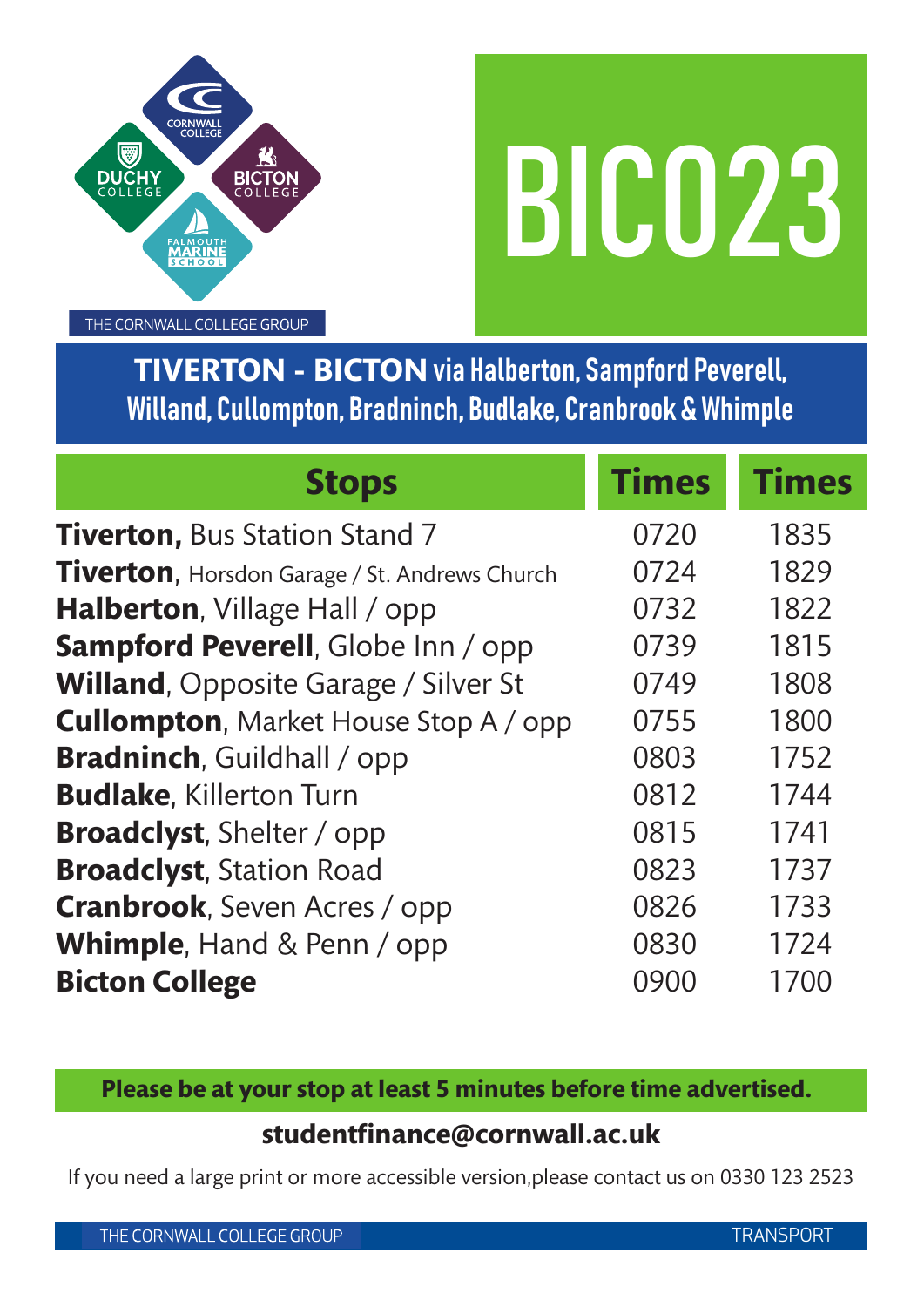

THE CORNWALL COLLEGE GROUP

# **CREDITON - BICTON** via Newtown St Cyres, Whipton & Pinhoe

| <b>Stops</b>                                                        | <b>Times</b> | <b>Times</b> |
|---------------------------------------------------------------------|--------------|--------------|
| <b>Crediton, Green</b>                                              | 0740         | 1820         |
| <b>Crediton, Bucanneers / Snooker Hall</b><br>/ opp Parish Church   | 0743         | 1817         |
| <b>Crediton, Railway Station</b>                                    | 0746         | 1814         |
| Newtown St. Cyres, Crown & Sceptre                                  | 0751         | 1809         |
| <b>Cowley Bridge</b>                                                | 0758         | 1800         |
| <b>Whipton, Village Shops</b>                                       | 0817         | 1743         |
| Pinhoe, Petrol Station Stop / Heart of Oak<br><b>Bicton College</b> | 0825         | 1735<br>1700 |

**Please be at your stop at least 5 minutes before time advertised.**

### **studentfinance@cornwall.ac.uk**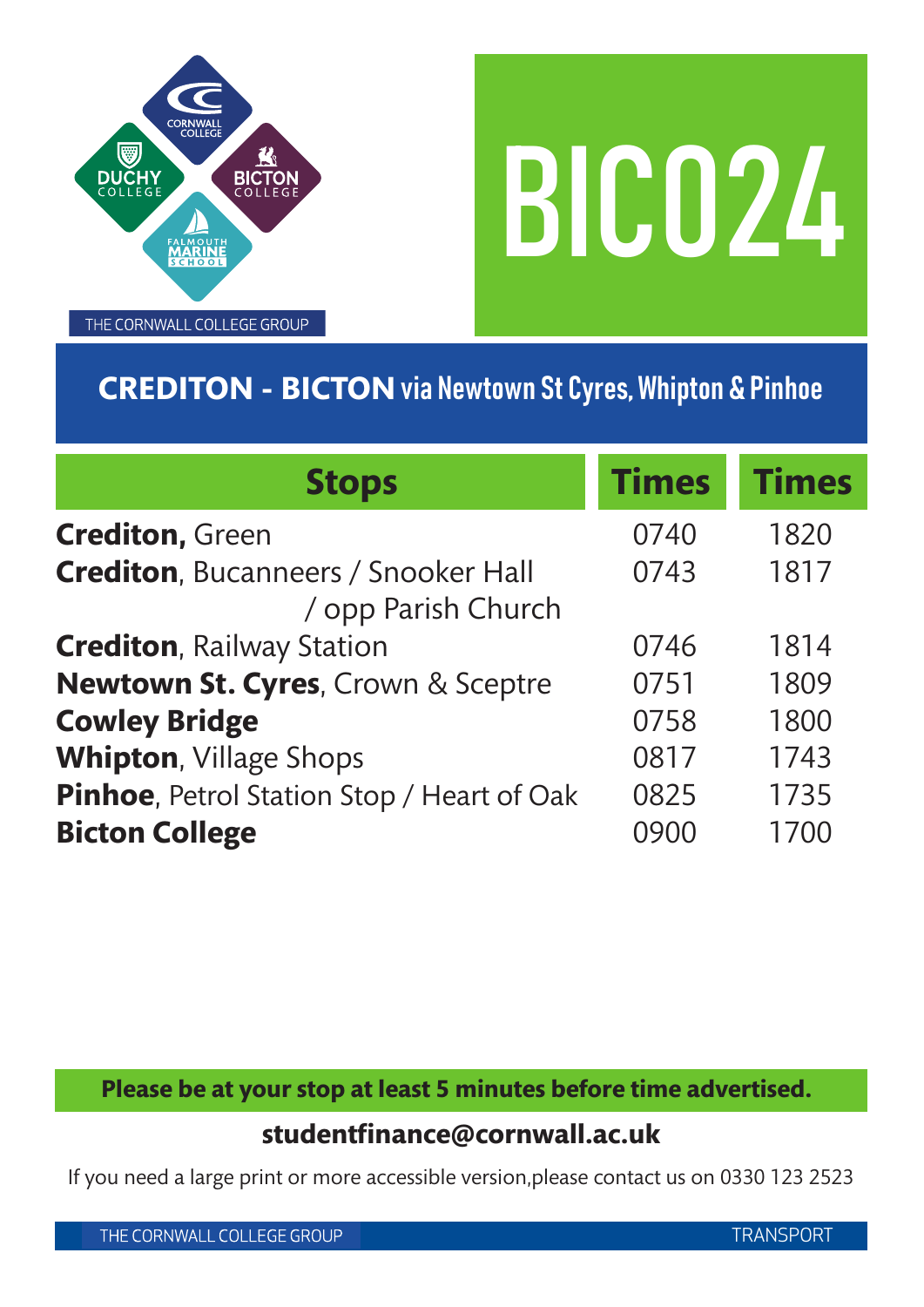

THE CORNWALL COLLEGE GROUP

# **TORQUAY - BICTON** via Teignmouth, Kingsteinton, Newton Abbot and Chudleigh

| <b>Stops</b>                           | <b>Times</b> | <b>Times</b> |
|----------------------------------------|--------------|--------------|
| <b>Torquay, Coach Station</b>          | 0720         | 1840         |
| Maidencombe, Opp Cross Bus Stop        | 0730         | 1830         |
| Teignmouth, Bitten Park Flats          | 0742         | 1818         |
| Bishopsteignton, A381 Forder Lane      | 0747         | 1808         |
| <b>Newton Abbott, Opp Rail Station</b> | 0757         | 1803         |
| Kingsteignton, Health Centre           | 0803         | 1757         |
| <b>Chudleigh, Memorial / Opp</b>       | 0815         | 1745         |
| <b>Bicton College</b>                  | 0900         | 1700         |

**Please be at your stop at least 5 minutes before time advertised.**

## **studentfinance@cornwall.ac.uk**